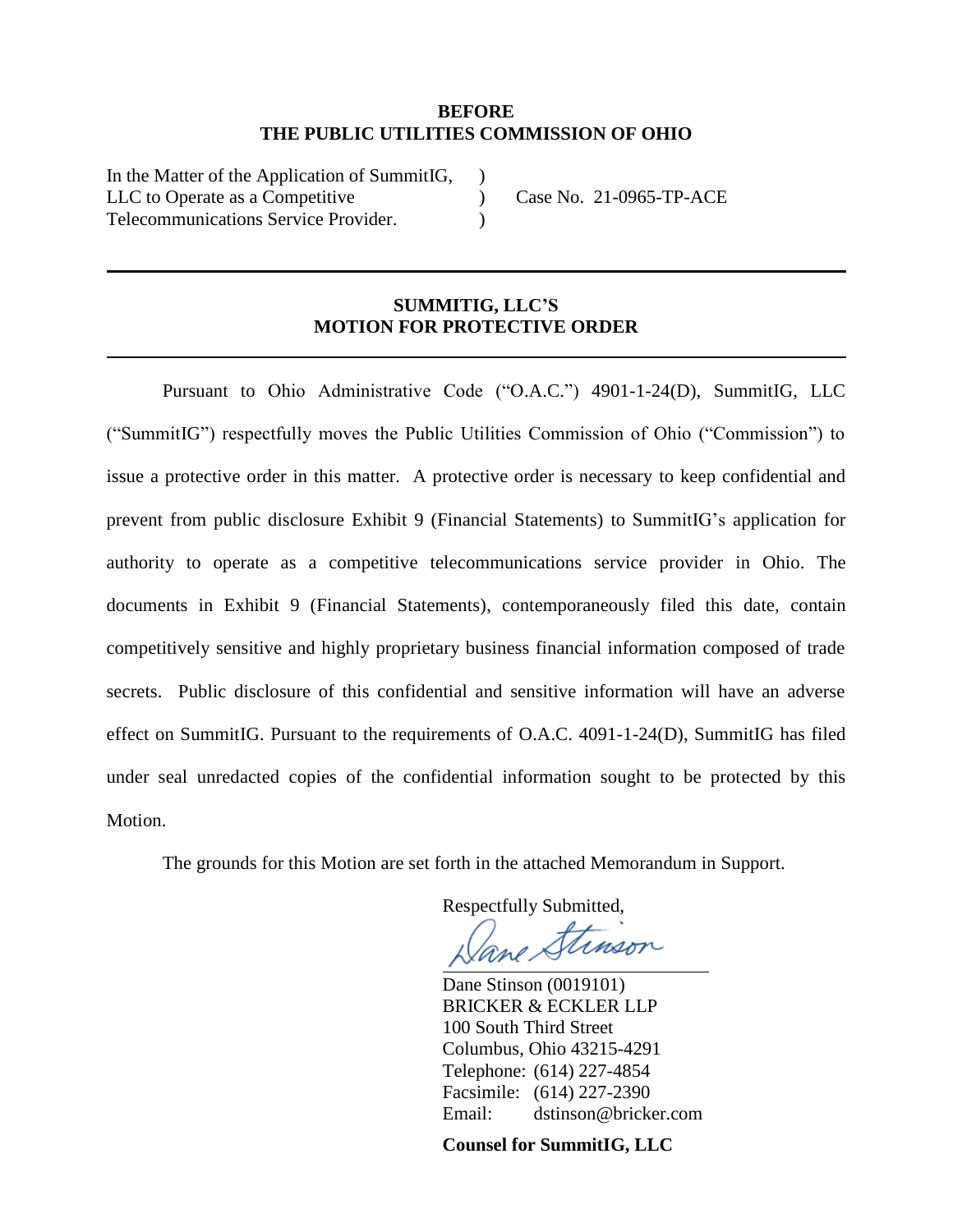#### **BEFORE THE PUBLIC UTILITIES COMMISSION OF OHIO**

In the Matter of the Application of SummitIG, LLC to Operate as a Competitive Telecommunications Service Provider. )  $\lambda$  $\lambda$ 

Case No.

# **MEMORANDUM IN SUPPORT OF SUMMITIG'S MOTION FOR PROTECTIVE ORDER**

Contemporaneously with this Motion for Protective Order, SummitIG, LLC ("SummitIG") filed its application for a Certificate of Public Convenience and Necessity to operate as a competitive telecommunications service ("CTS") provider in Ohio ("Application"). Included in the materials supporting the Application is information considered trade secret and confidential. As part of the Application, SummitIG is required to provide financial statements to demonstrate its financial ability to provide service. SummitIG has submitted these financial statements ("Confidential Information") as Exhibit 9 to the Application under seal because it contains competitively sensitive and highly proprietary business financial information that requires confidential treatment

SummitIG is a subsidiary of its parent, SDC Summit Holdings LLC ("Summit Holding"), and has submitted Summit Holding's financial information to support SummitIG's Application. Summit Holding is not a publicly traded company and its financial information is not publicly available. The information for which protection is sought describes SummitIG and its affiliates' financial information. Such information clearly is competitively sensitive trade secret information. Public disclosure would impair SummitIG's ability to respond to competitive opportunities in the marketplace and would provide competitors with an unfair competitive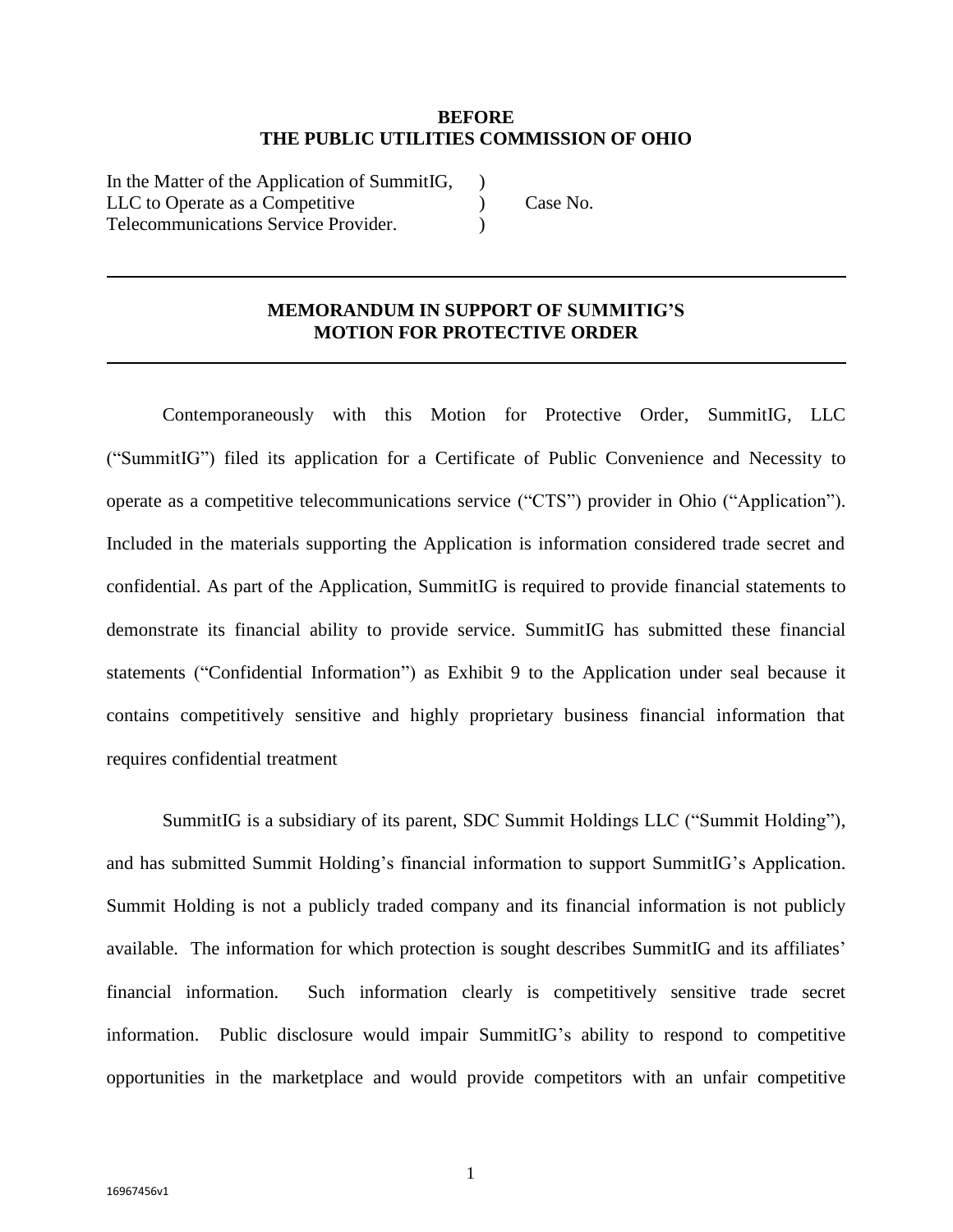advantage. Therefore, SummitIG requests that the Commission issue an order to protect the confidentiality and prohibit the disclosure of the Confidential Information.

Ohio Revised Code ("R.C.") 4929.23(A) permits the Commission to protect the confidentiality of competitive information submitted as a part of the certification process as a CTS provider. Moreover, R.C. 4901.12 and 4905.07 facilitate the protection of trade secrets in the Commission's possession. These statutes incorporate by reference the provisions of R.C. 149.43, which excepts from the public record information and records for which disclosure is prohibited by law. State law prohibits the release of information meeting the definition of a trade secret. R.C. 1333.61(D) and 1333.62.

The Ohio Administrative Code ("O.A.C.") expressly permits the Commission or the attorney examiner assigned to the case to protect the confidentiality of certain information. See O.A.C. Rule 4901-1-24. Specifically, O.A.C. Rule 4901-1-24 (D) provides that:

> the commission…[or] an attorney examiner may issue any order which is necessary to protect the confidentiality of information contained in [a] document, to the extent that state or federal law prohibits release of the information, including where it is determined that both of the following criteria are met: The information is deemed by the commission, or [the attorney examiner] to constitute a trade secret under Ohio law, and where non-disclosure of the information is not inconsistent with the purpose of Title 49 of the Revised Code.

# **I. The Confidential Information Constitutes Trade Secret Information.**

Under Ohio law:

"Trade secret" means information, including the whole or any portion or phase of any scientific or technical information, design, process, procedure, formula, pattern, compilation, program, device, method, technique, or improvement, or any business information or plans, financial information, or listing of names, addresses, or telephone numbers, that satisfies both of the following:

(1) It derives independent economic value, actual or potential, from not being generally known to, and not being readily ascertainable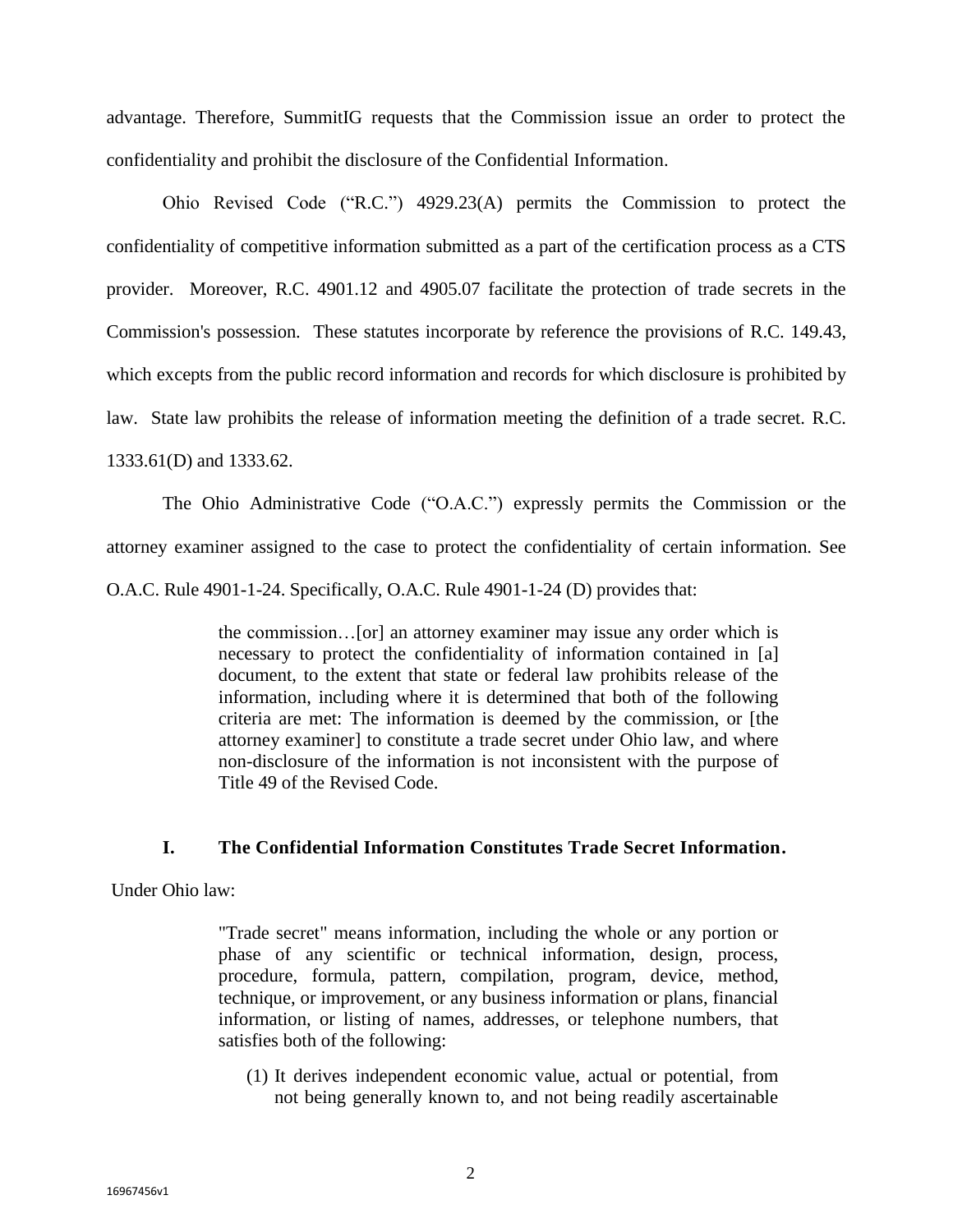by proper means by, other persons who can obtain economic value from its disclosure or use.

(2) It is the subject of efforts that are reasonable under the circumstances to maintain its secrecy.

R.C. 1333.61.

In addition, in *State ex rel. The Plain Dealer v. Ohio Dept. of Ins.*, 80 Ohio St.3d 513, 687 N.E.2d 661 (1997), the Ohio Supreme Court adopted a six factor test, which served to further

define "trade secrets" under Ohio law. The six factors to be considered in recognizing a trade secret are:

> (1) The extent to which the information is known outside the business, (2) the extent to which it is known to those inside the business, *i.e.,* by the employees, (3) the precautions taken by the holder of the trade secret to guard the secrecy of the information, (4) the savings effected and the value to the holder in having the information as against competitors, (5) the amount of effort or money expended in obtaining and developing the information, and (6) the amount of time and expense it would take for others to acquire and duplicate the information.

The documents and information in Exhibit 9 contain competitively sensitive and highly proprietary business financial information falling within the statutory characterization of a trade secret. SummitIG considers and has treated the Confidential Information contained in the exhibits for which protection is sought as trade secret. In the ordinary course of business, the information is deemed confidential, and is treated as proprietary and confidential by SummitIG employees. The Confidential Information is not disclosed to anyone unless required pursuant to a legal proceeding.

The Commission has issued orders protecting trade secrets and confidential information in numerous proceedings. *See, e.g., Elyria Tel. Co.,* Case No. 89-965-TP-AEC (Finding and Order, September 21, 1989); *Ohio Bell Tel. Co.,* Case No. 89-718-TP-ATA (Finding and Order, May 31, 1989); *Columbia Gas of Ohio, Inc.,* Case No. 90-17-GA-GCR (Entry, August 17, 1990). *See also,*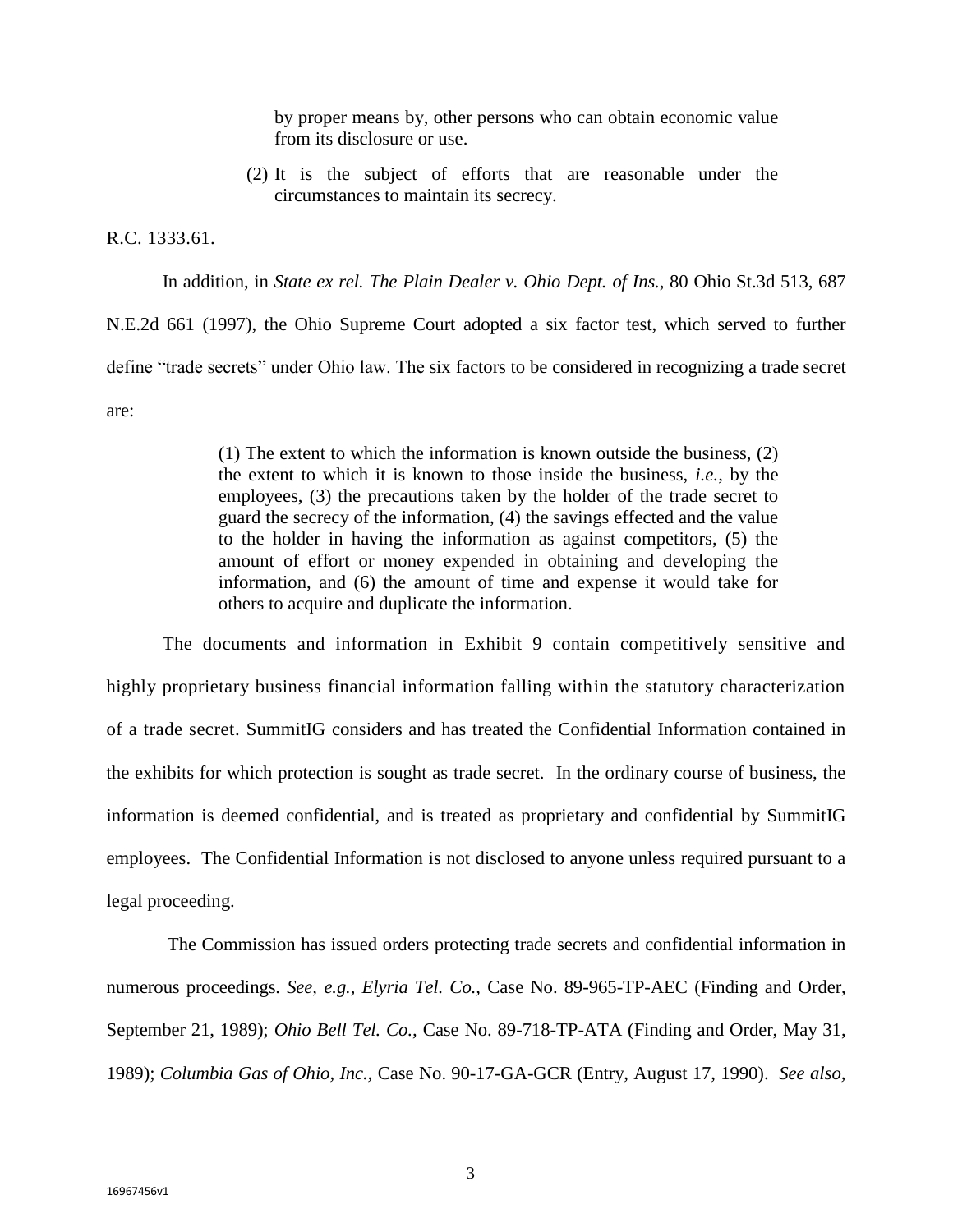*Buckeye Energy Brokers, Inc.*, Case No. 02-1676-GA-AGG (Entry July 15, 2003, explaining, "income statement and balance sheet information can be considered a trade secret and afforded confidential treatment"). For the Commission to do otherwise in this proceeding would be to negate the protections the General Assembly has granted to all businesses, including public utilities, through the Uniform Trade Secrets Act.

Considering the competitive environment in which SummitIG operates, the information requested in the exhibits for which protection is sought is highly proprietary, confidential and commercially sensitive. Other telecommunications carriers seeking to compete with SummitIG would gain the benefit of SummitIG's financial information and use that information to gain an undue advantage. Therefore, it is imperative that SummitIG be required to provide such information only under seal, thus precluding potential competitors from gaining access to this commercially sensitive information.

# **II. Non-disclosure of the Confidential Information is not Inconsistent with the Purpose of R.C. Title 49.**

The protection of trade secret information from public disclosure is not inconsistent with the purposes of R.C. Title 49. Non-disclosure of the information will not impair the purposes of R.C. Title 49 because the Commission and its Staff will have full access to the information in order to fulfill the Commission's statutory obligations to ensure that SummitIG has the managerial, technical and financial ability to provide service and to comply with the Commission's rules. No purpose of R.C. Title 49 would be served by the public disclosure of the information.

For the foregoing reasons, SummitIG requests that the designated information be protected from public disclosure.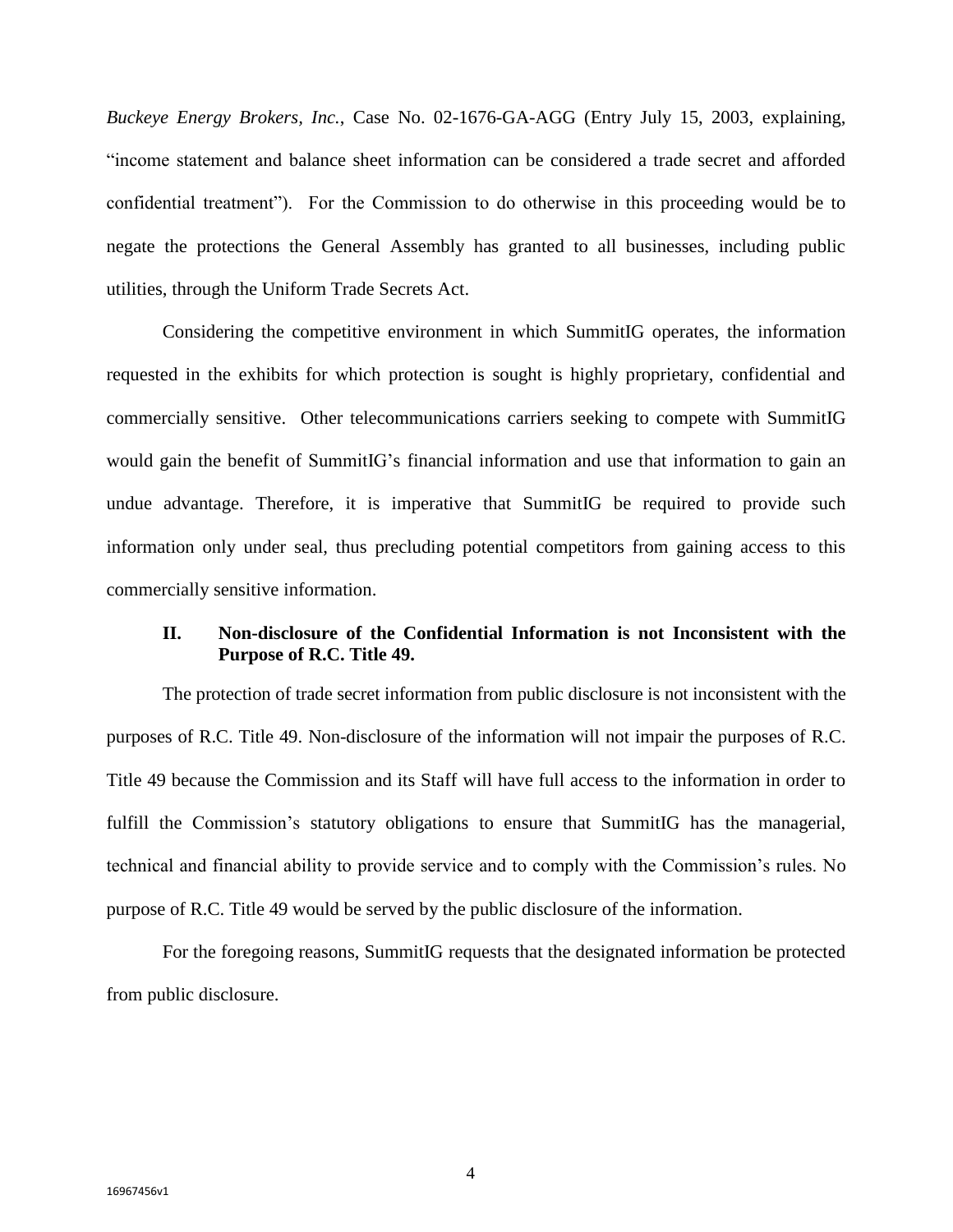Respectfully Submitted,

ane Stimson

BRICKER & ECKLER LLP 100 South Third Street Columbus, Ohio 43215-4291 Telephone:(614) 227-4854 Facsimile: (614) 227-2390<br>Email: dstinson@bricke dstinson@bricker.com

**Counsel for SummitIG, LLC**